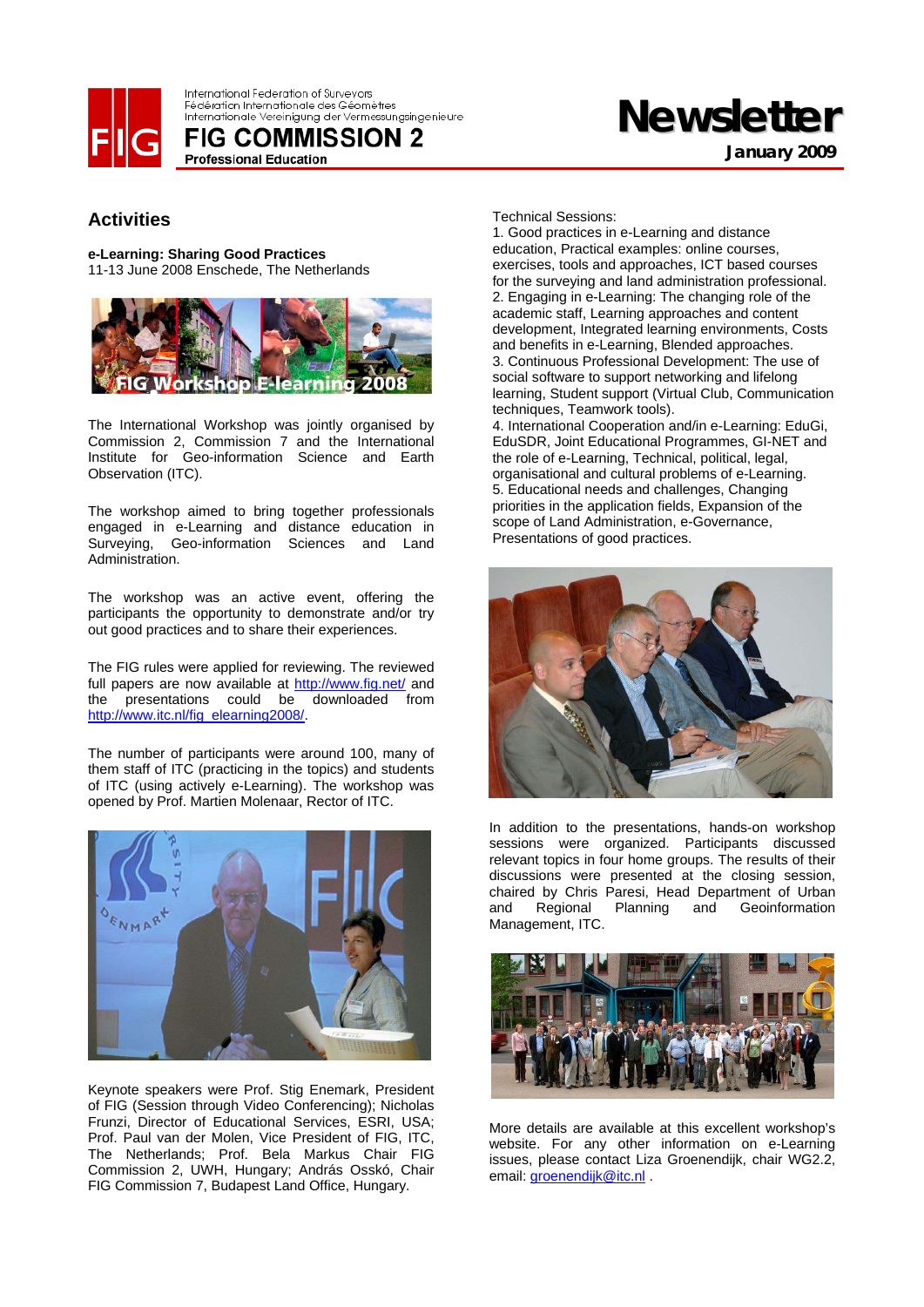#### **Working Week 2008: Integrating generations** 14-19 June 2008 Stockholm, Sweden



The Working Week addressed many of the issues facing surveyors in the next years. These include questions related to the need of getting young people interested in surveying and geomatics, how to keep the professional qualifications up to date, need for capacity building – all issues of great interest for FIG and the organisers.

On the Annual Meeting Prof Bela Markus and WG chairs (Prof Arvo Vitikainen and Mr Gert Steinkellner) introduced the workplan accepted by the General Assembly. A "Round Table on Education in Asia and the Pacific" and the "Meeting of FIG Academic Members" supported tuning the workplan, helping the needs analysis.

During the Working Week three technical sessions were organized by Commission 2. After the review of the abstracts, 21 presentations were accepted and 17 papers presented. The main topics were: Curriculum Development, Educational Case Studies and Educational Projects. Commission 2 co-operated with other Commissions in two additional Technical Sessions: TS 2F - Young Surveyors and TS 3G – Capacity Building. More: http://www.fig.net/fig2008/ .

### **Summer School on Urban 3D modeling**  23-29 August 2008 Szekesfehervar, Hungary



The Summer School aimed to give an overview of data acquisition, data processing and modeling methods related to 3D modeling in urban environments. 40 students attended from abroad and 10 from Hungary. For 27 August 2008, a one-day conference has been arranged in order to give a top quality overview on new methodologies in data collection and modelling.

The venue was the UWH GEO's Knowledge Center on Land and Geoinformation. Lectures delivered by leading representatives of the 3D arena including Eurosense, LEICA, Varinex, Laservision/Riegl, YonaPMS, the chair of FIG Commission 7 as well as Prof. Franz Leberl, chief scientist of Microsoft' Virtual Earth program.

The event was free to the public thanks to the prominent donor organisations. Major sponsor of the conference was Microsoft. More information and the recorded presentations are available at the website: http://www.geo.info.hu/urban3d/

#### \*\*\*\*\*\*

### **Next events**

**Navigating the Future of Surveying Education**  26-28 February, Vienna, Austria



Working Group 2.3 of FIG Commission 2 on Educational Management and Marketing and the Austrian Society for Surveying and Geoinformation (OVG) is organising a Conference under the motto "Navigating the Future of Surveying Education". The venues are the lecture halls of the Federal Office of Metrology and Surveying (BEV) in the centre of the City of Vienna, Austria.

Approximately 30 speakers will share their experiences in professional education on the following topics:

- o Marketing of Professional Education
- o Availability of Continuous Professional Development
- o Educational Networks Globalisation of Surveying Education
- o Quality Assurance in Surveying Education & **Training**
- o New Methods for Knowledge Transfer
- o Scope of Competences in Professional Education

During the conference additionally two short-term workshops will be outlined on the topics

- o "Students Where Are You", and
- o "Student Today Status & Vision"

In the first mentioned workshop the reasons for the decreasing number of students will be analysed and proper strategies for the recruitment of students and the marketing of professional surveying education will be elaborated. The second one – performed by students – examines the situation of students in our professional fields and tries to outline visions for an optimised professional education. Both topics of the workshops have a high relevance in most of our countries.

Keynote speeches will be given by the Austrian Representative of the Bologna Follow Up Group, Gottfried BACHER, by the President of FIG, Prof. Stig ENEMARK, by the chair elect of FIG Commission 2, Steve FRANK, by the ESRI Director of Education, Michael GOULD, and by the Rector of the University of Technology in Graz/Austria, Prof. Hans SUENKEL.

The Organisation Committee invites all interested colleagues to participate at the conference and to share their experiences in teaching and learning tasks especially during the two workshops.

More details about the conference (costs, accommodation, registration procedure, programme, etc.) are available at the conference homepage: http://fig09.ovg.at/.

We are looking forward to meeting you in Vienna.

Mr. Gert Steinkellner & Dr. Reinfried Mansberger Heads of Organizing Committee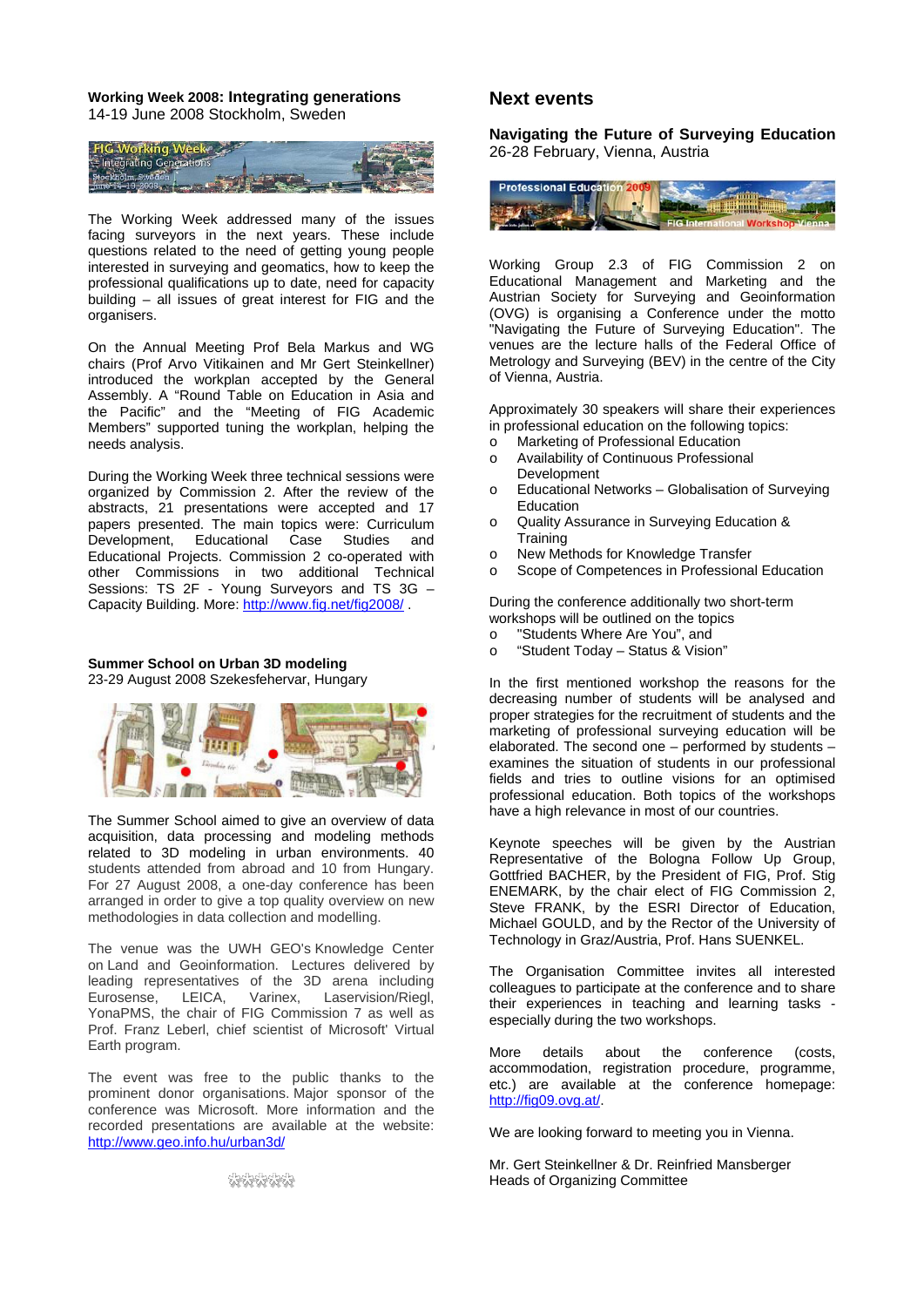**Working Week 2009: Surveyors Key Role in Accelerated Development**  3-8 May, 2009 Eilat, Israel



The FIG Working Week 2009 is hosted jointly by the International Federation of Surveyors (FIG) and the Association of Licensed Surveyors in Israel (ALSI).

The conference will take place in Eilat, a resort city, offering good meeting facilities and also opportunities for social activities and relaxation. The WW will take place in two neighbouring luxury hotels: Dan and Herods. More: http://www.fig.net/fig2009/.

The phenomenon referred as "Accelerated Development" becomes common to many countries. It happens as a result of various reasons: economical prosperity, reformation of historical trends in social order, basic changes in economic systems, population growth and others. The increased construction activity such as infrastructure, building, etc., are always regarded as basic parts of accelerated development. Likewise are the activities related to land-use, landtenure and land administration.

In the era of accelerated development, surveyors are strongly faced with professional and intellectual challenges. The increasing value of land available for development in built-up areas, the high expenses and the complexity of buildings, demand more and more sophisticated considerations.

The main participants in the accelerated development procedure are: federal and local ministries, urban planners, architects, road- and transportation planners, real estate experts, land appraisers economists, lawyers, environmental protection professionals – and surveyors.

The surveyor is involved in most stages of development, and he/she, with his/her multidisciplinary knowledge of geodesy, cadastre, surveying, mapping and modern geo-informatics serves as an integrator of the overall project and among all the participating factors. His/her work is crucial to proper interdisciplinary cooperation and to a deeper understanding of each other's professional interests.

Dr. Joseph Forrai, Member of Organizing Committee, Program Coordinator

#### **Undergraduate Surveying Education in Israel**

a brief introduction of the education of professionals

There are eight universities in Israel, only the Technion, Israel Institute of Technology, educate professionals in surveying and mapping in Israel. In other five universities subjects in GIS are studied in departments of Geography (Hebrew University, Tel-Aviv University, Bar-Ilan University, Ben Gurion University and University of Haifa).

There are two study tracks in the Technion, four-year and three-year degree programs. Students in the threeyear program graduate with a BA degree in Mapping and Geo-Information Sciences. Students in the fouryear program receive the degree of BSc in Mapping and Geo-Information Engineering. At the end of the undergraduate studies, students from both programs, after practical work for two years, receive a governmental license as a "licensed surveyor".

As the first stage in studying for the undergraduate degree in the Technion, students must study core subjects such as Mathematics, Physics, Chemistry, Introduction to Mechanical Engineering, Computer Programming and English. Another group of required courses are the basis for the Mapping and Geo-Information discipline such as: Measurement Theory, Photogrammetry and Laser Technology, Cartography, Cadastral Measurement and Land Management, Computerized Mapping, Geo-Spatial Databases, etc. In a third group of courses the students should choose between a specialization course group in mapping and geo-spatial information and a specialization course group in engineering and geodetic measurement.

In the near future a specialization course group in cadastre and land management will offered as well. A fourth group of courses are electives designed to give students<br>knowledge in different knowledge in different engineering areas, town planning, and computer sciences. Students select courses from a list that match their personal



preferences. Theoretical courses in Mapping and Geo-Information subjects are accompanied with practical exercises intended to demonstrate and drill the use of equipment in different areas.

The four-year undergraduate program is intended to train engineers to hold positions of responsibility in executing projects, conducting research, and managing special operations in all areas of Mapping and Geo-Information in the country. The three-year program includes most of the core and required courses as well as most of the Mapping and Geo-Information courses of the four-year track study program. The three-year program does not include a number of the elective courses from civil engineering that students in the fouryear program take toward the end of their studies.

Dr. Gilad Even-Tzur, Member of Organizing Committee, Students Relations

### **Technical Sessions**

Commission 2 will organize three Technical Sessions in Eilat as follows:

- TS2.1 Needs of Changing Society New Skills,
- Competences in Surveying
- TS2.2 Good Educational Practices
- TS2.3 Educational and Training Services